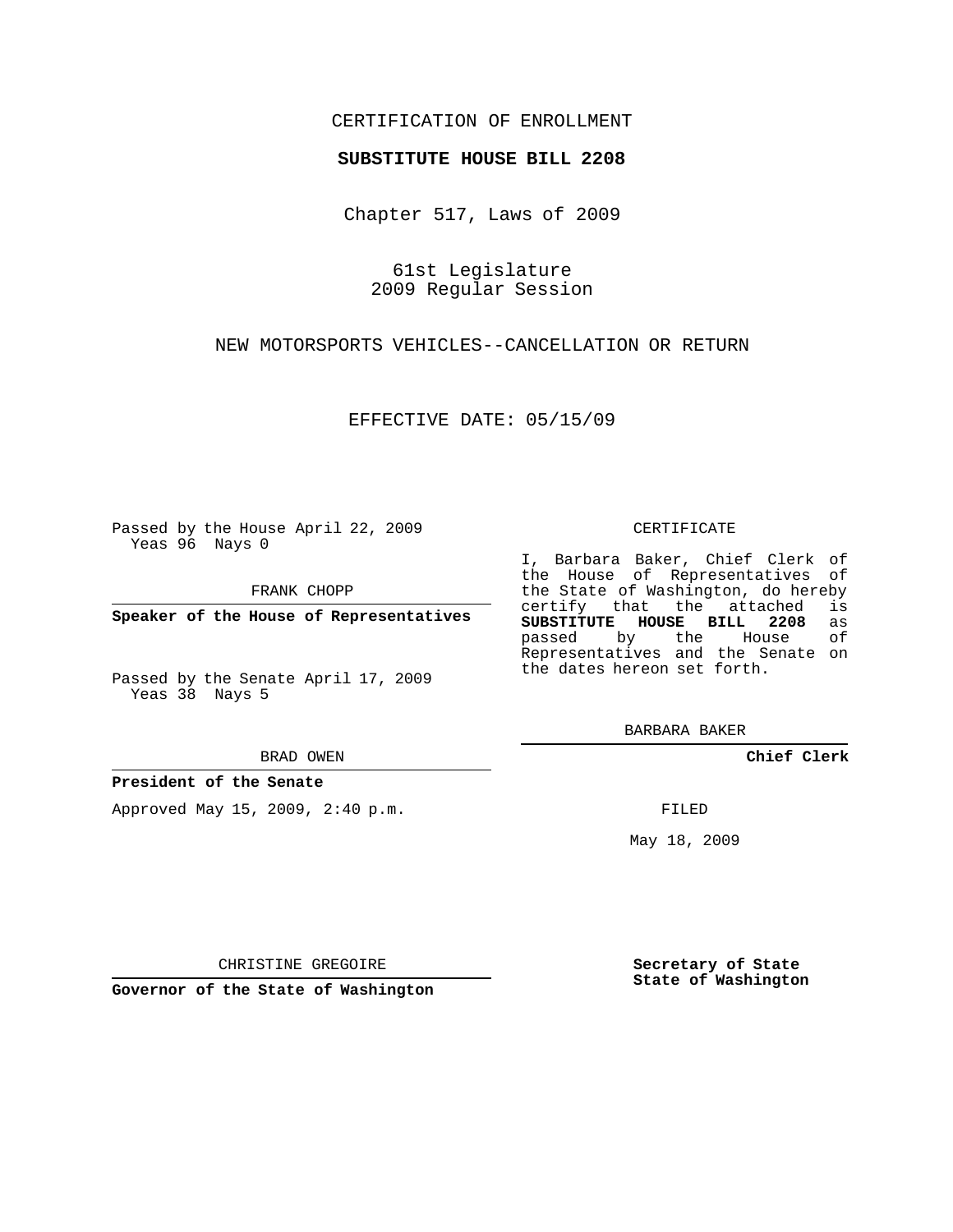# **SUBSTITUTE HOUSE BILL 2208** \_\_\_\_\_\_\_\_\_\_\_\_\_\_\_\_\_\_\_\_\_\_\_\_\_\_\_\_\_\_\_\_\_\_\_\_\_\_\_\_\_\_\_\_\_

\_\_\_\_\_\_\_\_\_\_\_\_\_\_\_\_\_\_\_\_\_\_\_\_\_\_\_\_\_\_\_\_\_\_\_\_\_\_\_\_\_\_\_\_\_

AS AMENDED BY THE SENATE

Passed Legislature - 2009 Regular Session

**State of Washington 61st Legislature 2009 Regular Session**

**By** House Commerce & Labor (originally sponsored by Representatives Hope, Kristiansen, Newhouse, and McCune)

READ FIRST TIME 02/23/09.

 AN ACT Relating to the return or cancellation of new motorsports vehicles; amending RCW 46.93.170; providing an expiration date; and declaring an emergency.

BE IT ENACTED BY THE LEGISLATURE OF THE STATE OF WASHINGTON:

 **Sec. 1.** RCW 46.93.170 and 2003 c 354 s 17 are each amended to read as follows:

 (1) Notwithstanding the terms of a franchise agreement, a manufacturer, distributor, factory branch, or factory representative, or an agent, officer, parent company, wholly or partially owned subsidiary, affiliated entity, or other person controlled by or under common control with a manufacturer, distributor, factory branch, or factory representative, shall not:

 (a) Discriminate between dealers by selling or offering to sell a like motorsports vehicle to one dealer at a lower actual price than the actual price offered to another dealer for the same model similarly equipped;

 (b) Discriminate between dealers by selling or offering to sell parts or accessories to one dealer at a lower actual price than the actual price offered to another dealer;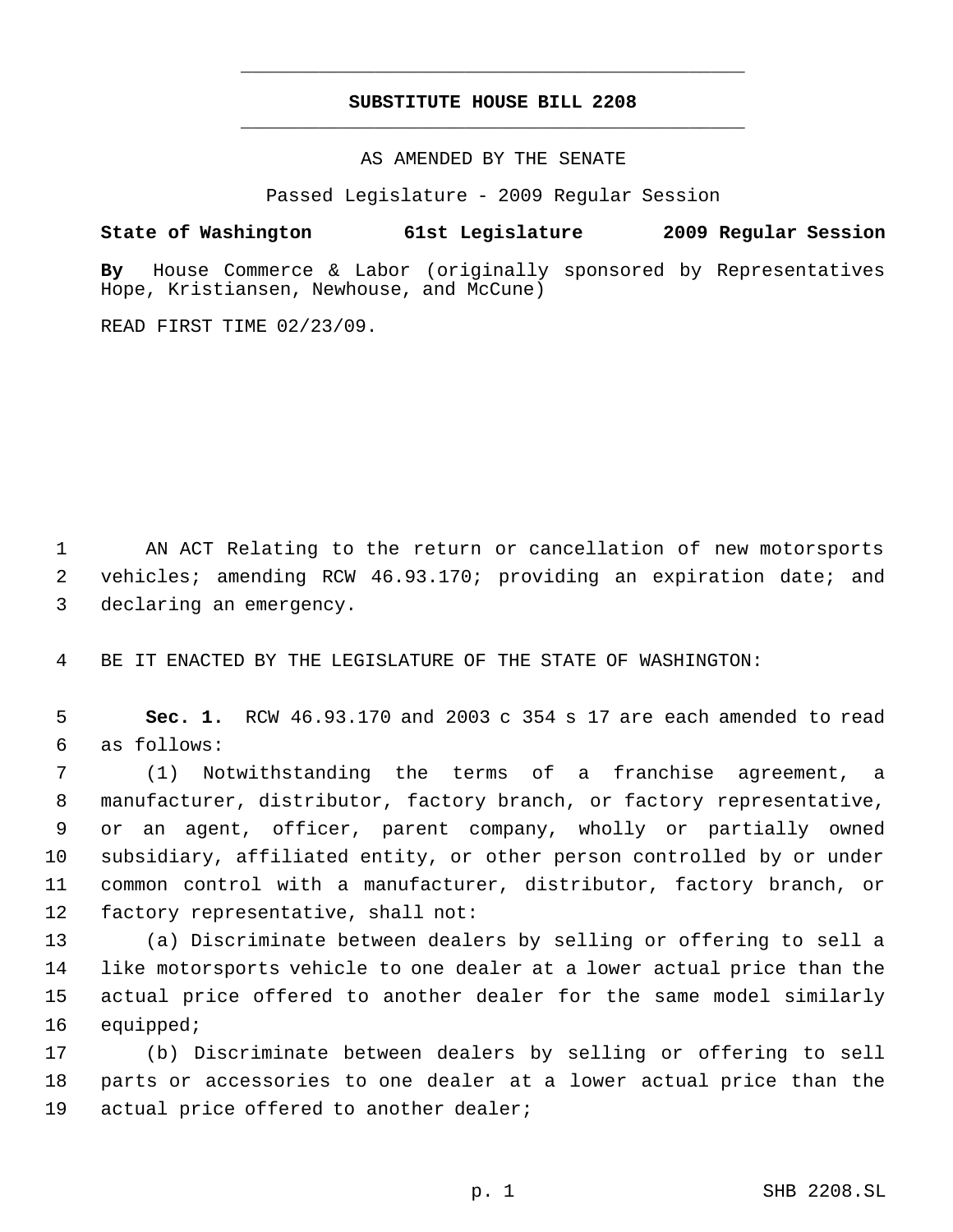(c) Discriminate between dealers by using a promotion plan, marketing plan, or other similar device that results in a lower actual price on vehicles, parts, or accessories being charged to one dealer over another dealer;

 (d) Discriminate between dealers by adopting a method, or changing an existing method, for the allocation, scheduling, or delivery of new motorsports vehicles, parts, or accessories to its dealers that is not fair, reasonable, and equitable. Upon the request of a dealer, a manufacturer shall disclose in writing to the dealer the method by which new motorsports vehicles, parts, and accessories are allocated, scheduled, or delivered to its dealers handling the same line or make of vehicles;

 (e) Give preferential treatment to some dealers over others by refusing or failing to deliver, in reasonable quantities and within a reasonable time after receipt of an order, to a dealer holding a franchise for a line or make of motorsports vehicles sold or distributed by the manufacturer, a new vehicle, parts, or accessories, if the vehicle, parts, or accessories are being delivered to other dealers, or require a dealer to purchase unreasonable advertising displays or other materials, or unreasonably require a dealer to remodel or renovate existing facilities as a prerequisite to receiving a model or series of vehicles;

 (f) Compete with a dealer by acting in the capacity of a dealer, or by owning, operating, or controlling, whether directly or indirectly, a dealership in this state. It is not, however, a violation of this subsection for:

 (i) A manufacturer to own or operate a dealership for a temporary period, not to exceed two years, during the transition from one owner of the dealership to another where the dealership was previously owned by a franchised dealer and is currently for sale to any qualified independent person at a fair and reasonable price. The temporary operation may be extended for one twelve-month period on petition of the temporary operator to the department. The matter will be handled as an adjudicative proceeding under chapter 34.05 RCW. A dealer who is a franchisee of the petitioning manufacturer or distributor may intervene and participate in a proceeding under this subsection  $(1)(f)(i)$ . The temporary operator has the burden of proof to show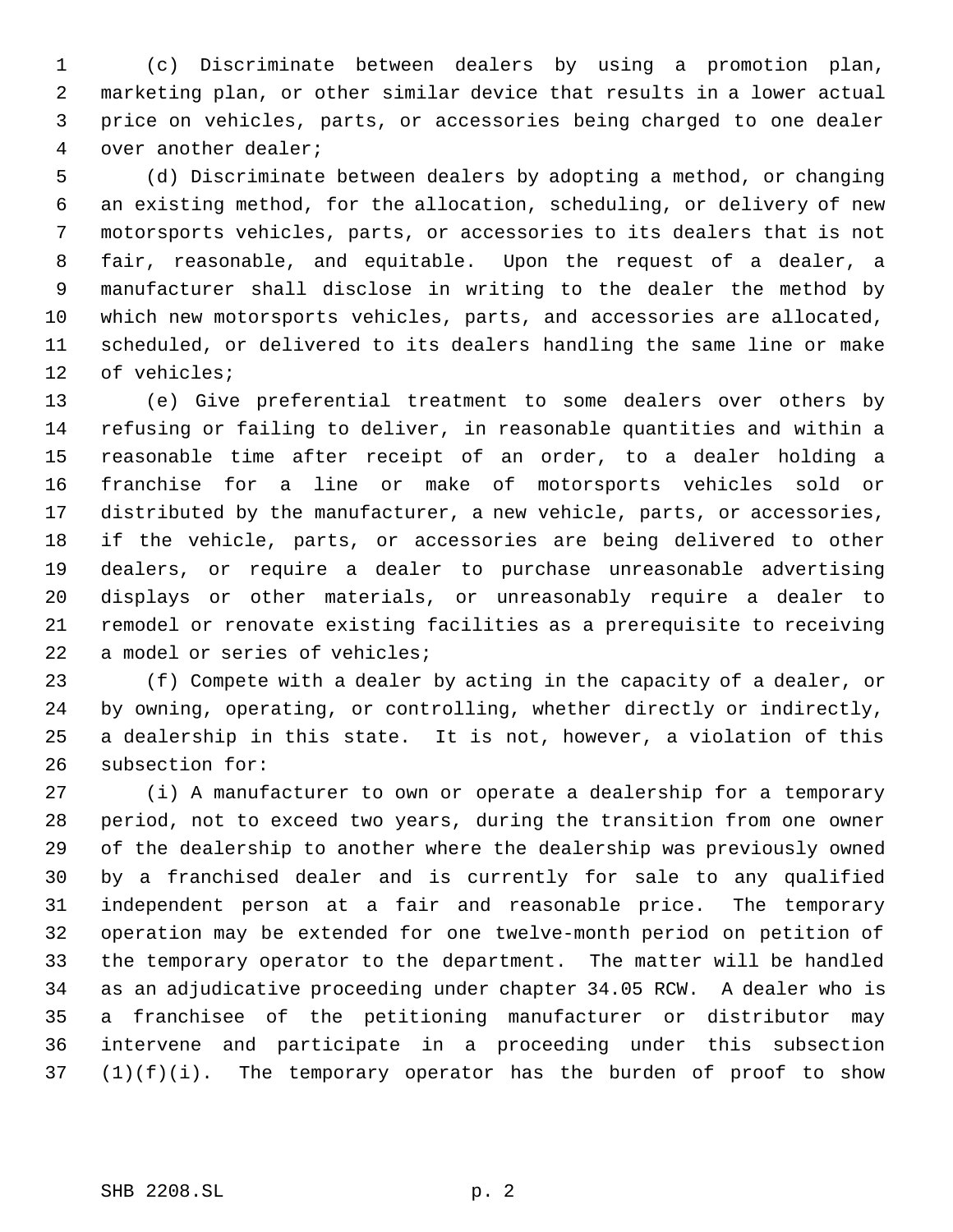justification for the extension and a good faith effort to sell the dealership to an independent person at a fair and reasonable price;

 (ii) A manufacturer to own or operate a dealership in conjunction with an independent person in a bona fide business relationship for the purpose of broadening the diversity of its dealer body and enhancing opportunities for qualified persons who are part of a group who have historically been underrepresented in its dealer body, or other qualified persons who lack the resources to purchase a dealership outright, and where the independent person (A) has made a significant, 10 bona fide capital investment in the dealership that is subject to loss; (B) has an ownership interest in the dealership; and (C) operates the dealership under a bona fide written agreement with the manufacturer, distributor, factory branch, or factory representative under which he or she will acquire all of the ownership interest in the dealership within a reasonable period of time and under reasonable terms and conditions. The manufacturer has the burden of proof of establishing that the acquisition of the dealership by the independent person was made within a reasonable period of time and under reasonable terms and conditions;

 (iii) A manufacturer to own or operate a dealership in conjunction with an independent person in a bona fide business relationship where the independent person (A) has made a significant, bona fide capital investment in the dealership that is subject to loss; (B) has an ownership interest in the dealership; and (C) operates the dealership under a bona fide written agreement with the manufacturer under which he or she will acquire all of the ownership interest in the dealership within a reasonable period of time and under reasonable terms and 28 conditions. The ((manufacture-[manufacturer])) manufacturer has the burden of proof of establishing that the acquisition of the dealership by the independent person was made within a reasonable period of time and under reasonable terms and conditions. The number of dealerships operated under this subsection (1)(f)(iii) may not exceed four percent rounded up to the nearest whole number of a manufacturer's total of dealer franchises in this state;

 (iv) A manufacturer to own, operate, or control a dealership trading exclusively in a single line make of the manufacturer if (A) the manufacturer does not own, directly or indirectly, in the aggregate, in excess of forty-five percent of the total ownership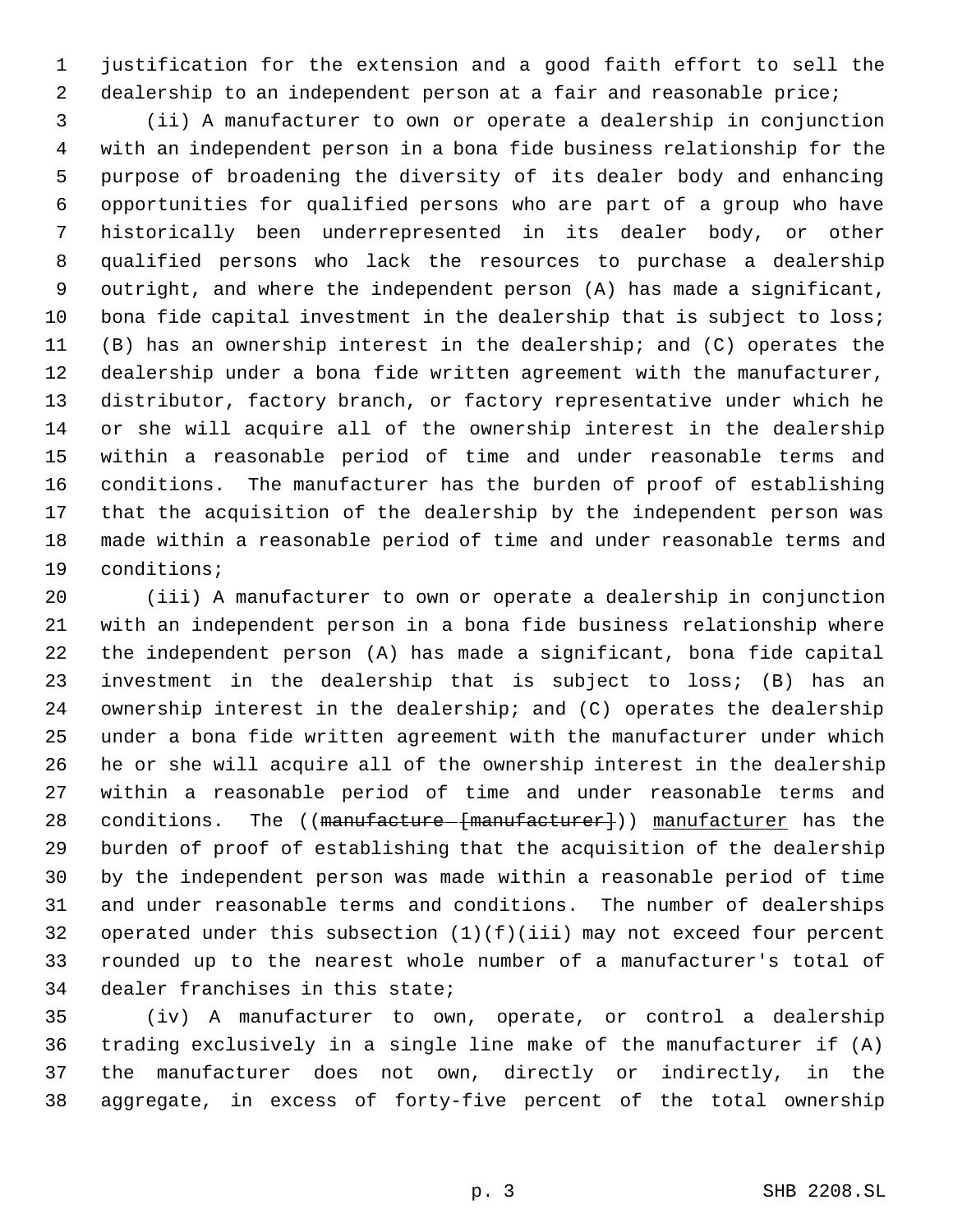interest in the dealership; (B) at the time the manufacturer first acquires ownership or assumes operation or control of any such dealership, the distance between any dealership thus owned, operated, or controlled and the nearest dealership trading in the same line make of vehicle and in which the manufacturer has no ownership or control complies with the applicable provisions in the relevant market area sections of this chapter; (C) all of the manufacturer's franchise agreements confer rights on the dealer of that line make to develop and operate within a defined geographic territory or area, as many dealership facilities as the dealer and the manufacturer agree are appropriate; and (D) the manufacturer had no more than four new motorsports vehicle dealers of that manufacturer's line make in this state, and at least half of those dealers owned and operated two or more dealership facilities in the geographic territory or area covered 15 by their franchise agreements with the manufacturer;

 (g) Compete with a dealer by owning, operating, or controlling, whether directly or indirectly, a service facility in this state for the repair or maintenance of motorsports vehicles under the manufacturer's new motorsports vehicle warranty and extended warranty. Nothing in this subsection (1)(g), however, prohibits a manufacturer from owning or operating a service facility for the purpose of providing or performing maintenance, repair, or service work on motorsports vehicles that are owned by the manufacturer;

 (h) Use confidential or proprietary information obtained from a dealer to unfairly compete with the dealer without the prior written consent of the dealer. For purposes of this subsection (1)(h), "confidential or proprietary information" means trade secrets as defined in RCW 19.108.010, business plans, marketing plans or strategies, customer lists, contracts, sales data, revenues, or other financial information;

 (i) Coerce, threaten, intimidate, or require, either directly or indirectly, a dealer to accept, buy, or order any motorsports vehicle, part, or accessory, or any other commodity or service not voluntarily ordered, or requested, or to buy, order, or pay anything of value for such items in order to obtain a motorsports vehicle, part, accessory, 36 or other commodity that has been voluntarily ordered or requested;

(j) Coerce, threaten, intimidate, or require, either directly or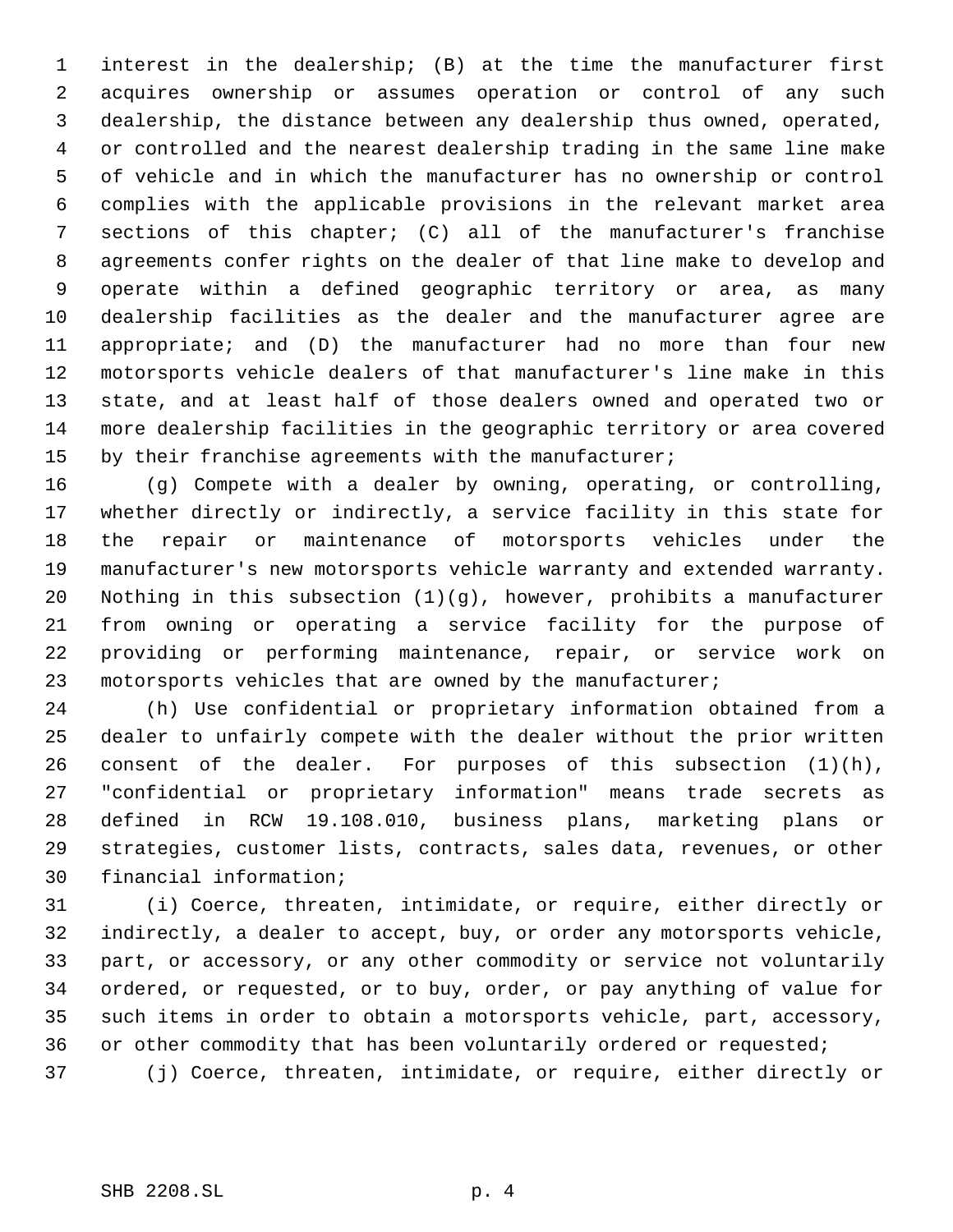indirectly, a dealer to enter into any agreement that violates this chapter;

 (k) Require a change in capital structure or means of financing for the dealership if the dealer at all times meets the reasonable, written, and uniformly applied capital standards determined by the manufacturer;

 (l) Prevent or attempt to prevent a dealer from making reasonable changes in the capital structure of a dealership or the means by which the dealership is financed if the dealer meets the reasonable, written, and uniformly applied capital requirements determined by the manufacturer;

 (m) Unreasonably require the dealer to change the location or 13 require any substantial alterations to the place of business;

 (n) Condition a renewal or extension of the franchise on the dealer's substantial renovation of the existing place of business or on the construction, purchase, acquisition, or re-lease of a new place of business unless written notice is first provided one hundred eighty days before the date of renewal or extension and the manufacturer demonstrates the reasonableness of the requested actions. The manufacturer shall agree to supply the dealer with an adequate quantity of motorsports vehicles, parts, and accessories to meet the sales level necessary to support the overhead resulting from substantial construction, acquisition, or lease of a new place of business;

 (o) Coerce, threaten, intimidate, or require, either directly or indirectly, a dealer to order or accept delivery of a motorsports vehicle with special features, accessories, or equipment not included in the list price of the vehicle as advertised by the manufacturer, except items that have been voluntarily requested or ordered by the 29 dealer, and except items required by law;

 (p) Fail to hold harmless and indemnify a dealer against losses, including lawsuits and court costs, arising from: (i) The manufacture or performance of a motorsports vehicle, part, or accessory if the lawsuit involves representations by the manufacturer on the manufacture or performance of a motorsports vehicle without negligence on the part of the dealer; (ii) damage to merchandise in transit where the manufacturer specifies the carrier; (iii) the manufacturer's failure to jointly defend product liability suits concerning the motorsports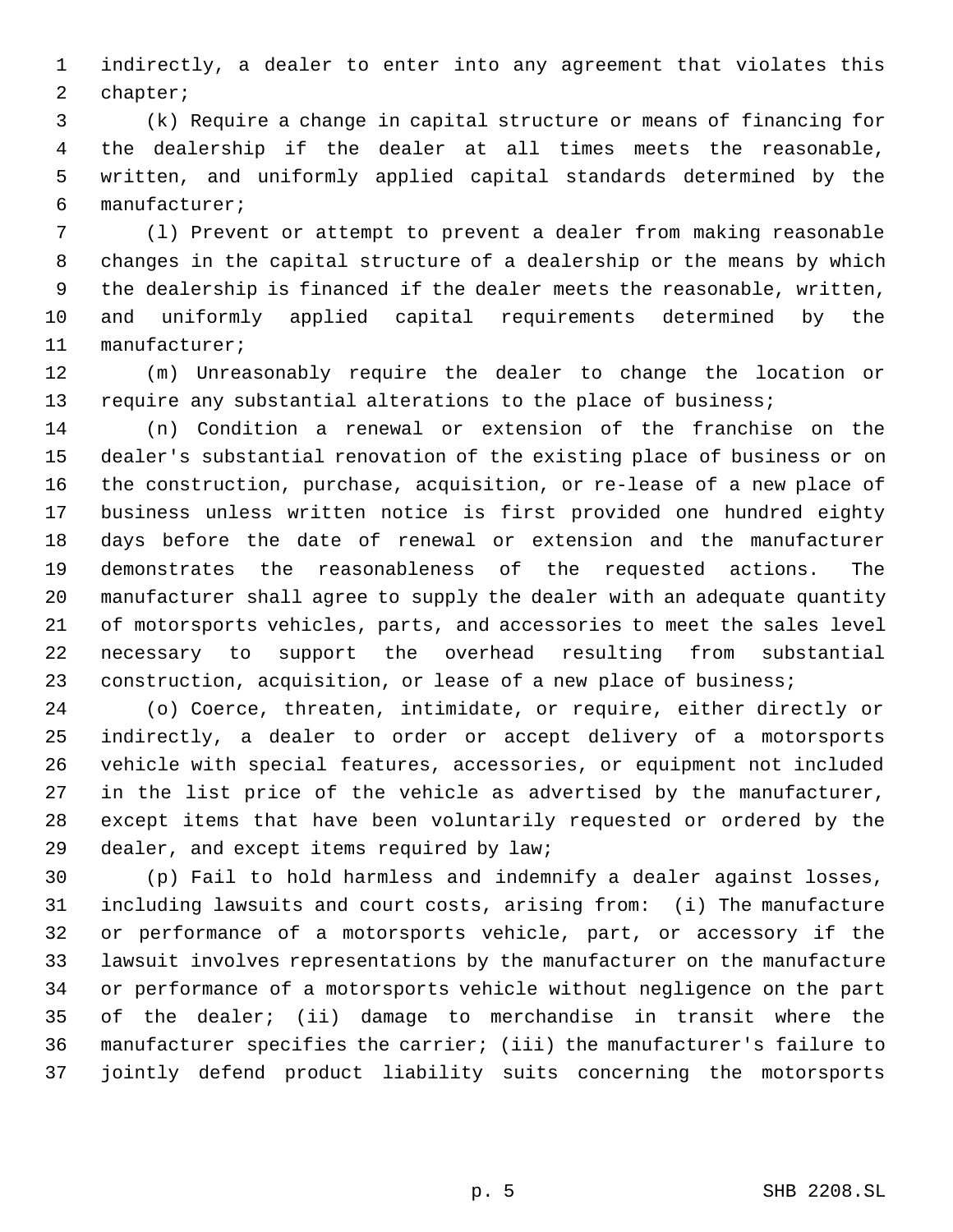vehicle, part, or accessory provided to the dealer; or (iv) any other 2 act performed by the manufacturer;

 (q) Unfairly prevent or attempt to prevent a dealer from receiving reasonable compensation for the value of a motorsports vehicle;

 (r) Fail to pay to a dealer, within a reasonable time after receipt of a valid claim, a payment agreed to be made by the manufacturer on grounds that a new motorsports vehicle, or a prior year's model, is in the dealer's inventory at the time of introduction of new model motorsports vehicles;

 (s) Deny a dealer the right of free association with any other dealer for any lawful purpose;

 (t) Charge increased prices without having given written notice to the dealer at least fifteen days before the effective date of the price increases;

 (u) Permit factory authorized warranty service to be performed upon motorsports vehicles or accessories by persons other than their franchised dealers;

 (v) Require or coerce a dealer to sell, assign, or transfer a retail sales installment contract, or require the dealer to act as an agent for a manufacturer, in the securing of a promissory note, a security agreement given in connection with the sale of a motorsports vehicle, or securing of a policy of insurance for a motorsports vehicle. The manufacturer may not condition delivery of any motorsports vehicle, parts, or accessories upon the dealer's assignment, sale, or other transfer of sales installment contracts to specific finance companies;

 (w) Require or coerce a dealer to grant a manufacturer a right of first refusal or other preference to purchase the dealer's franchise or place of business, or both;

30 (x) Require a dealer to pay a fee for canceling an order for new motorsports vehicles.

 (2) Subsections (1)(a), (b), and (c) of this section do not apply to sales to a dealer: (a) For resale to a federal, state, or local government agency; (b) where the motorsports vehicles will be sold or donated for use in a program of driver's education; (c) where the sale is made under a manufacturer's bona fide promotional program offering sales incentives or rebates; (d) where the sale of parts or accessories is under a manufacturer's bona fide quantity discount program; or (e)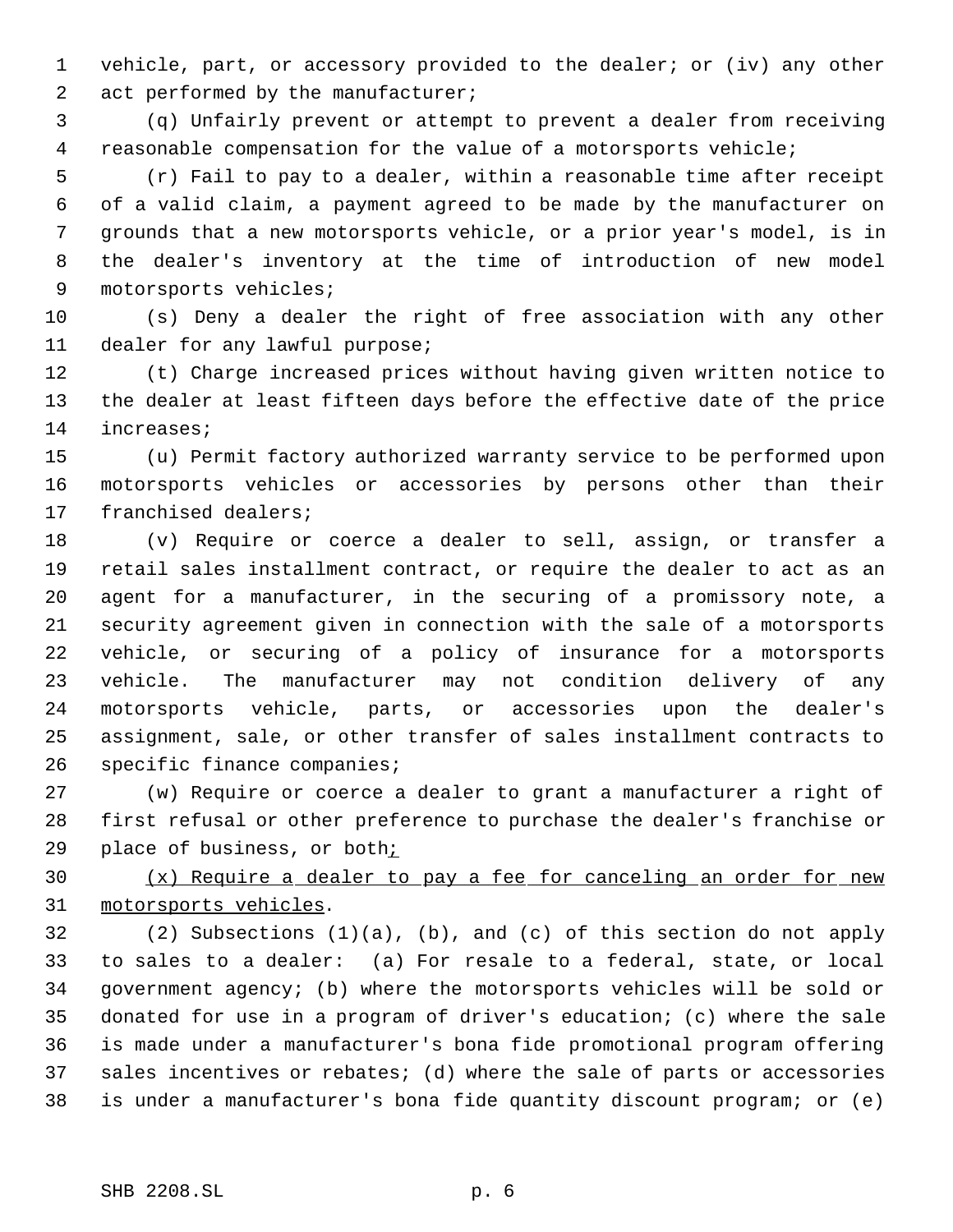where the sale is made under a manufacturer's bona fide fleet vehicle discount program. For purposes of this subsection, "fleet" means a group of fifteen or more new motorsports vehicles purchased or leased by a dealer at one time under a single purchase or lease agreement for use as part of a fleet, and where the dealer has been assigned a fleet identifier code by the department.

(3) The following definitions apply to this section:

 (a) "Actual price" means the price to be paid by the dealer less any incentive paid by the manufacturer, whether paid to the dealer or the ultimate purchaser of the motorsports vehicle.

 (b) "Control" or "controlling" means (i) the possession of, title to, or control of ten percent or more of the voting equity interest in a person, whether directly or indirectly through a fiduciary, agent, or other intermediary, or (ii) the possession, direct or indirect, of the power to direct or cause the direction of the management or policies of a person, whether through the ownership of voting securities, through director control, by contract, or otherwise, except as expressly provided under the franchise agreement.

 (c) "Operate" means to manage a dealership, whether directly or indirectly.

 (d) "Own" or "ownership" means to hold the beneficial ownership of one percent or more of any class of equity interest in a dealership, whether the interest is that of a shareholder, partner, limited liability company member, or otherwise. To hold an ownership interest means to have possession of, title to, or control of the ownership interest, whether directly or indirectly through a fiduciary, agent, or other intermediary.

 (4) A violation of this section is deemed to affect the public interest and constitutes an unlawful and unfair practice under chapter 19.86 RCW. A person aggrieved by an alleged violation of this section may petition the department to have the matter handled as an adjudicative proceeding under chapter 34.05 RCW.

 NEW SECTION. **Sec. 2.** This act is necessary for the immediate preservation of the public peace, health, or safety, or support of the state government and its existing public institutions, and takes effect